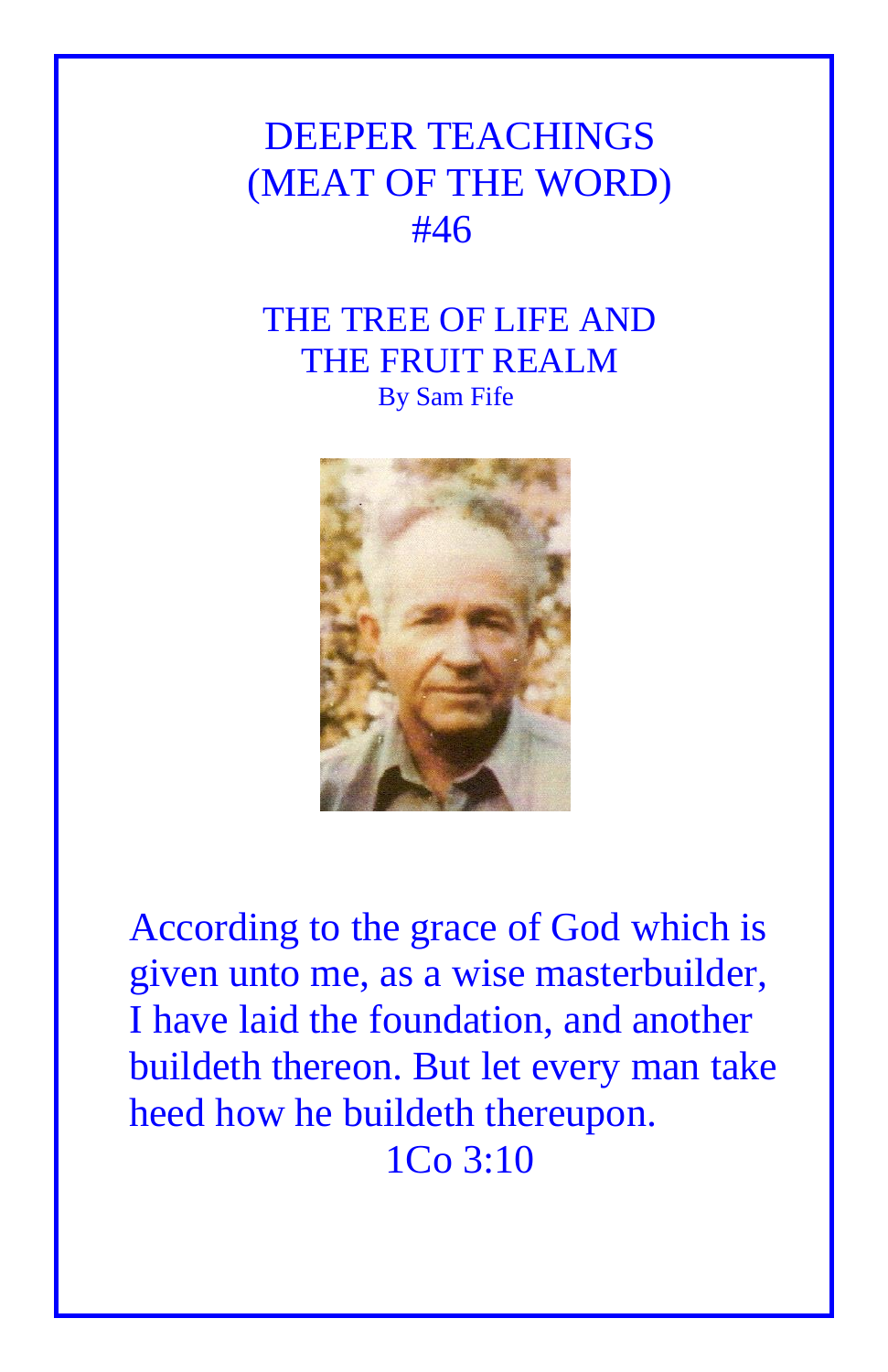## **THE TREE OF LIFE AND THE FRUIT REALM** By Sam Fife

Revelation 2:7 He that hath an ear, let him hear what the Spirit saith unto the churches; to him that overcometh will I give to eat of the tree of life, which is in the midst of the paradise of God.

As we begin this study, we have prayed that the Lord would help us deal with a big subject simply enough that the reader can come to understand what "the Tree of Life" really is, and how he can partake of its fruits forever.

 To many Christians are yet so literal and carnal in their understanding of the words of Jesus, that they think the tree of life Jesus spoke of here is a literal fruit tree out in heaven. A tree from which, when they get there, they shall eat some kind of special fruit that will give them life.

 To be delivered from this idea we need to understand the definition of the word life, as Jesus used it that day on the Isle of Patmos. He was not talking about the carnal physical existence that we call life. He was talking about the very life of God that flows from God himself, which is the true definition of life. This life is so far above our definition of the word, that it cannot even be grasped by the natural mind of man, but must be revealed to him by the Spirit of God. Our definition of the term "life," has been existence in this life of wars and sickness, sweat and tears, which is really not life at all, but only a very low plane of existence. But because we have never known anything better, it is therefore our definition of the term "life." Therefore most Christians think when the Bible says Jesus came to give them eternal life that it means eternal existence.

Of course it does not mean that at all, for we all have eternal existence whether Jesus ever came or not. Every man that God ever created is going to exist eternally in heaven or hell, whether he ever accepts Jesus or not.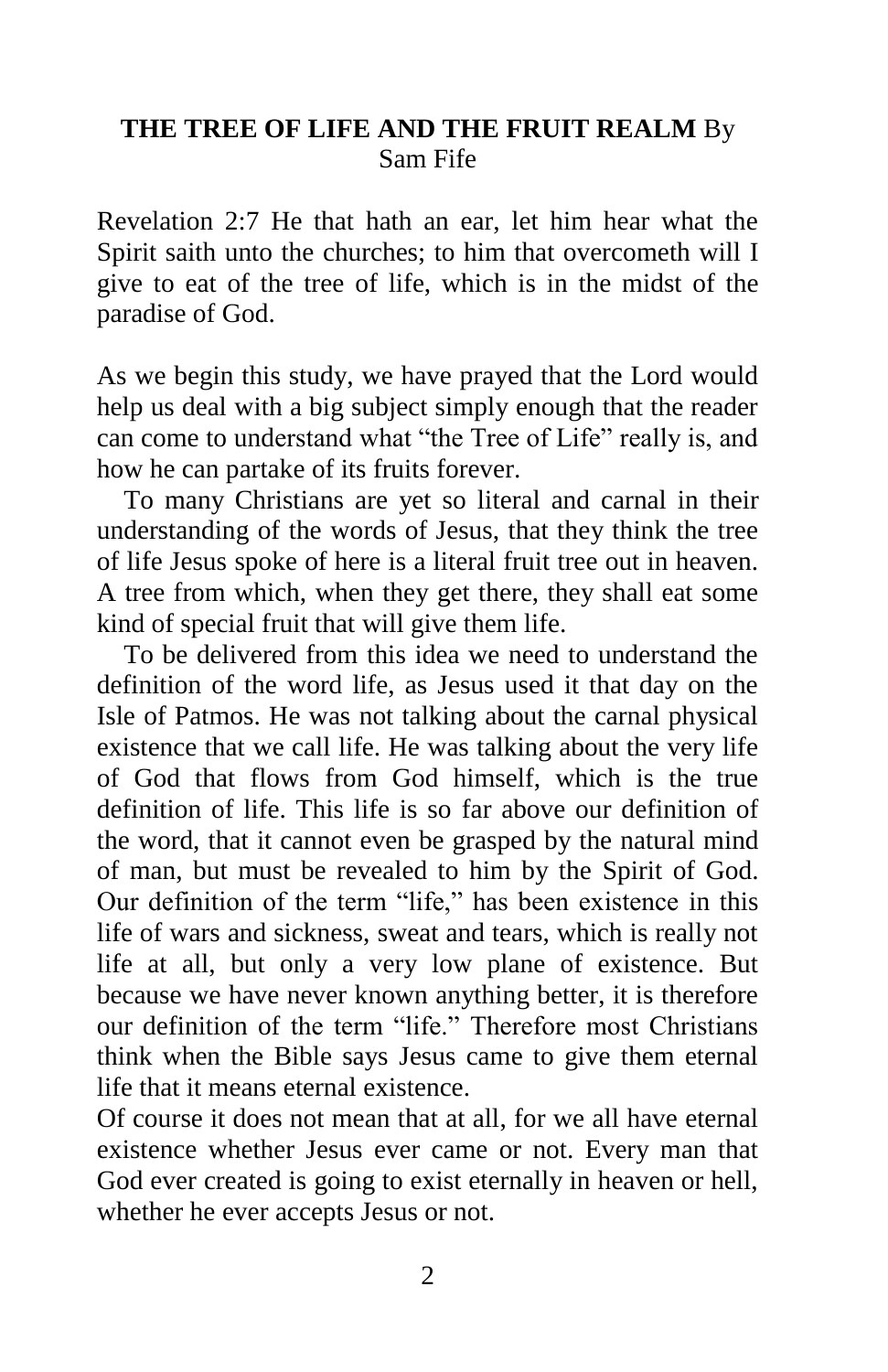Therefore it is not this that is meant when the Bible say Jesus came to give us eternal life. He did not mean eternal existence, but He meant that through His coming those who accept Him might eternally have the very life of God, which is true life, flowing in and through them. That they might know a life forever that did not consist of sweat, and labour, and sickness, and suffering, and all those things that make up this existence we know now. But the God-life which is wholeness, purity, peace and joy forever. Therefore when Jesus sent a message through John on the Isle of Patmos to the seven churches of Asia, that He would grant the privilege of partaking of the tree of life to those who overcome, He was not speaking of something He would do right then for the members of the Churches of Asia of that day.

 He was promising them if they overcame all the forces in this world around them, that kept them from abiding in His Spirit, that through the fulfillment of God's redemptive plan in their lives, they could be brought to a walk in the Spirit, that the very life of God Himself might flow into them through Him.

 When He said, "To him that overcometh, I will give to eat of the tree of life," He did not mean He would physically give them fruits to eat of a tree either now or someday. But He meant, through partaking of God's redemptive plan in Christ, and through us allowing His Spirit to work out that redemptive plan in us, we can partake of His life which is the very life of God.

 Therefore the tree of life to us is God's redemptive plan in Christ, by which when we allow Him to work it out in us, we begin eating the fruits of the tree of life. And when He has finished working out the fullness of that plan in us we will be partaking of the fullness of God, and thus the fulness of life, and thus be partaking of the tree of life in fullness.

 The clearest picture that we have in the Bible, of God's redemptive plan in Christ, which is the tree of life to us, is in the Tabernacle of God that Moses pitched in the wilderness. For its three divisions and seven pieces of furniture, with the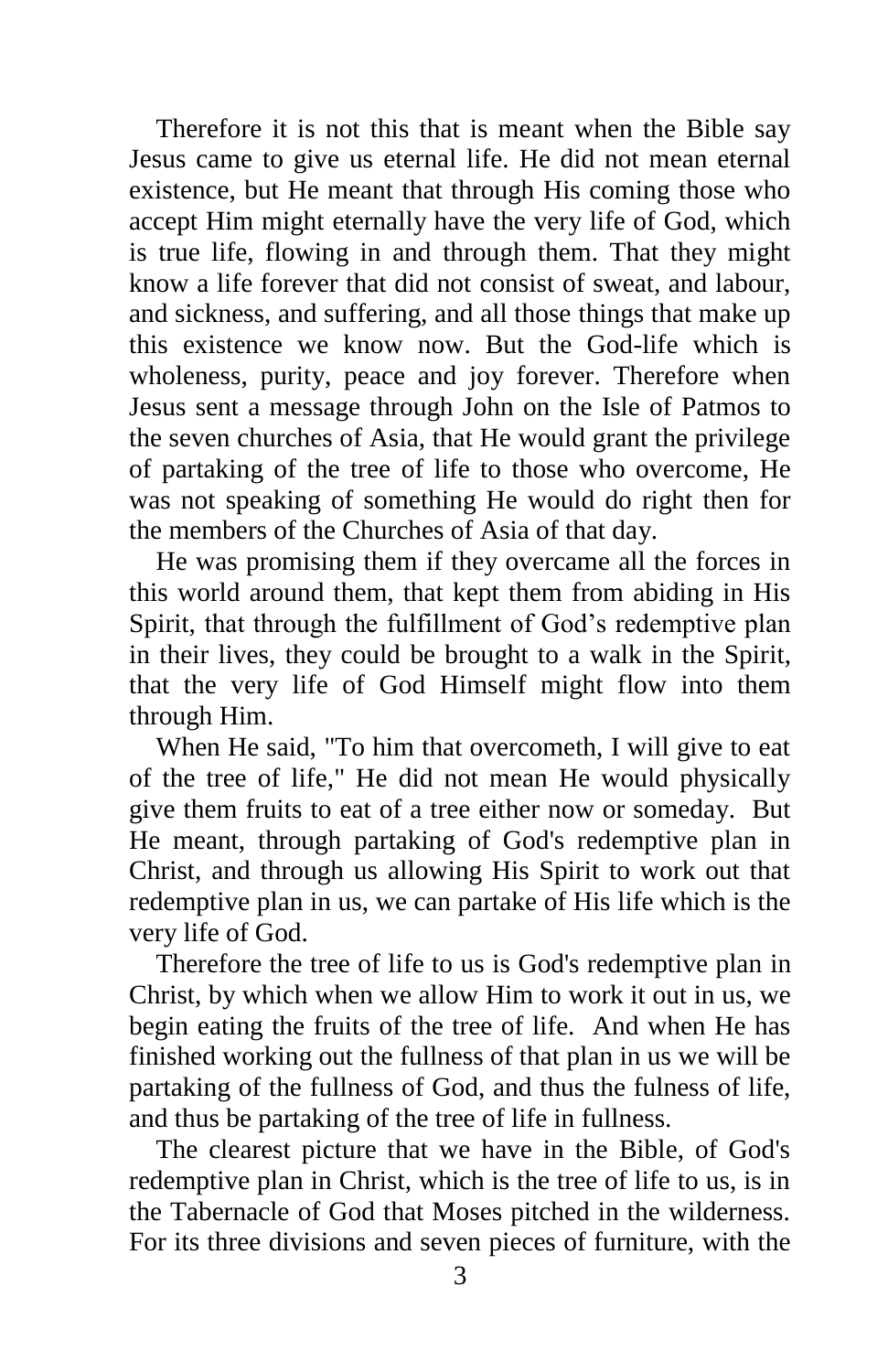order of service on Israel's day of atonement, in which Israel figuratively "in" their High Priest went from outside the Tabernacle into the Holy of Holies, is the revelation of God's redemptive plan. The plan by which we in the New Testament age shall go "in Christ," who is our High Priest, into the true Holy of Holies, and partake of the fullness of the life of God, thus partaking of the tree of life in fullness.

We have shared with our readers in times past many blessed truths from the Tabernacle. Now it is time to share this truth on the fruit realm, that will answer the question that has puzzled Christianity and Christians since the beginning, that is, why Christians who have been born of the Spirit do not manifest the fruits of the Spirit. Why even Christians who have been baptized in the Spirit, and have great gifts of the Spirit with power to heal, speak in other tongues, prophesy, etc., still do not manifest the fruits of the Spirit. This question has been a great mystery that has been a stumbling block, not only to the lost people of the world, but has caused Christians to stumble one another.

 All the world has wondered why a church filled with Christians who have been born again of the Spirit, fuss and fight with one another as much as the people of the world, and they do not manifest the fruits of the Spirit. Then the problem was made more acute when the great move of the Spirit began at the turn of the century. Millions of Christians across the world entered into the experience of the Baptism of the Spirit which was supposed to give power to live the Christian life.

 After a period of time it became obvious that this experience did lead to the experience of Spiritual gifts, but many who were experiencing the most powerful gifts of the Spirit, and being used to heal the sick, and often bring forth miracles were not manifesting the fruits of the Spirit. They also were yet fighting with one another just as much as the people of the world, and so this great problem has confused and stumbled many. But this great confusion has been for lack of knowing the truth that we desire to share with you in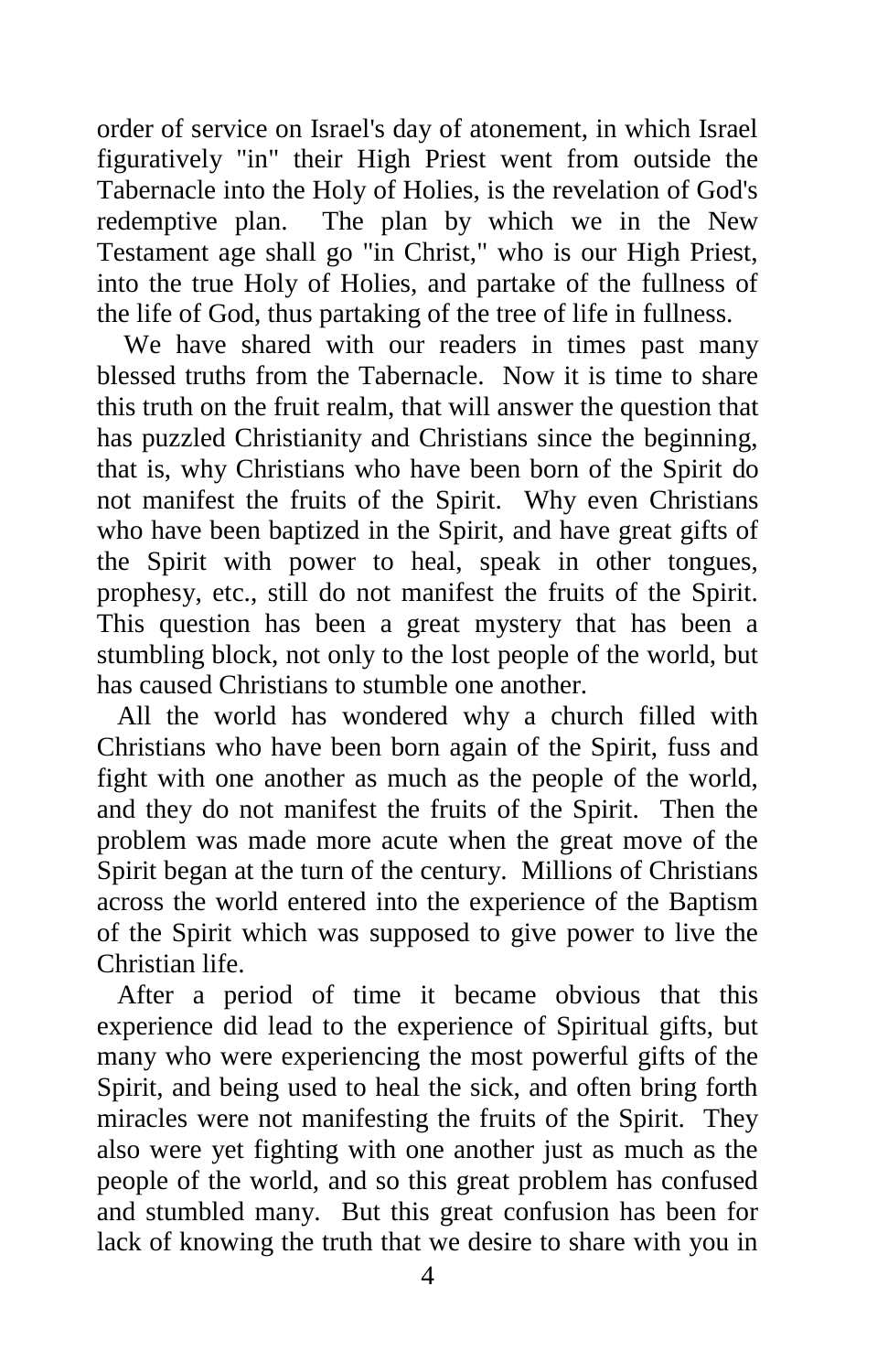this message, that is, that on any tree, "the fruit always comes forth last."

 When a tree first springs up from the earth it has been born and it has life in it, but it does not bring forth fruit immediately. It must grow up into its full stature before it brings forth its fruits in fullness. Even so it is with each individual Christian, and the body of Christ as a whole. In fact, trees are used in the Scripture as a type of Christians for we are called the plantings of the Lord. Thus when a new Christian has been born, a new tree has sprung up from the earth, but he cannot bring forth his fruits as soon as he is born, anymore than a tree can bring forth its fruits as soon as it is born.

 The Christian, like the tree, must grow up unto his full stature, then he can bring forth his fruits. The fact that he cannot bring forth his fruits does not mean he does not have the Spirit of Christ, which is his life, in him anymore than the tree not being able to bring forth its fruits does not mean it does not have its life in it. It only means that both have to come to full stature before they can bring forth their fruits.

Jesus annunciated this truth in Mark 4:28 when he said, "For the earth bringeth forth fruit of herself; first the blade, then the ear, after that the full corn in the ear." Notice the fruit comes forth last.

 Let us explain to you from the Tabernacle in the wilderness how these things be so. In order to do this we need to go back and lay the foundational truths leading up to the truth for this message. In order to understand the Tabernacle Moses pitched we need to first understand these basic principles of Scripture.

 First, the Old Testament was the age of the flesh, the New Testament age in which we live is the age of the Spirit. The Old Testament age was the age of prophecy, the New Testament age is the age of fulfillment. Therefore the Old Testament is an age in which God took Old Testament Israel according to the flesh, and sent forth divine types and prophecies of those things which he planned to do in us, who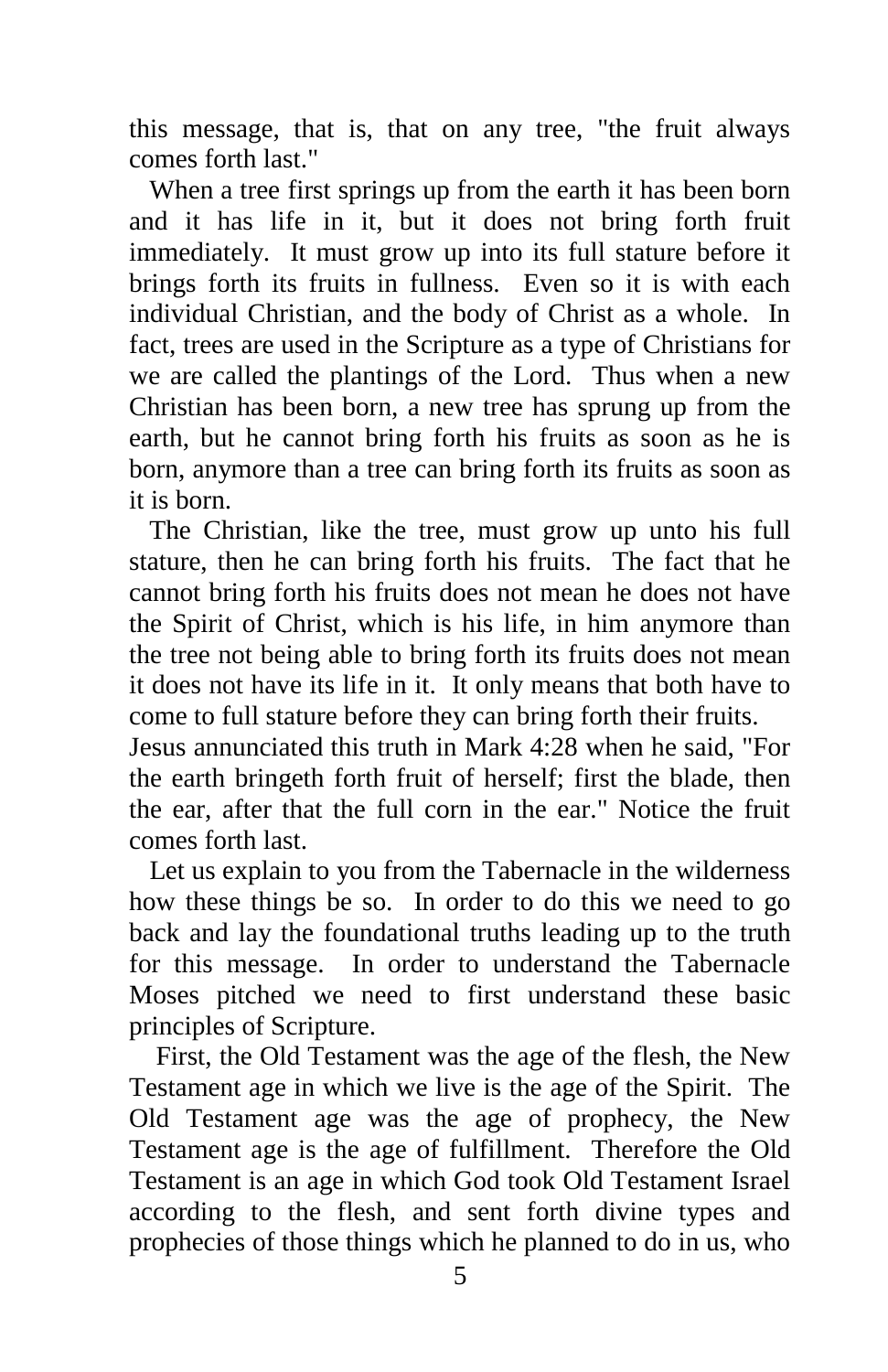are New Testament Israel according to the Spirit. That being so, the Old Testament physical Tabernacle and Temple that Israel built was but a type of and prophecy of, and revelation of God's true spiritual Temple which He purposed to build in the New Testament age of the Spirit, which Temple we are. That is why in 1 Corinthians3:16,17 it says we are the Temple of God. And in Ephesians 2:19-22, it says we are being built on the foundations of apostles and prophets, Jesus Christ being the chief cornerstone, into a Holy Temple in the Lord. We are the only true Temple God ever purposed to build. The only thing is, during the Old Testament age, God led old Israel to build a physical Temple as a pattern for the true Temple He purposed to build out of us in the New Testament age of the Spirit. Thus when we have been brought to the measure of the stature of the fullness of Christ, then the nature of Christ, which is the nature of God, will be dwelling in us in fullness, and God will be dwelling in His Tabernacle or Temple.

 The pattern God gave Moses for the Tabernacle is the pattern by which God is going to build us into His true Temple. That Tabernacle consisted of three divisions; the Outer Court, the Holy Place, and the Holy of Holies.

 The Outer Court was an area 150 feet long and 75 feet wide, surrounded by tent curtains about seven feet high. The entrance was called the gate.

 The Holy Place, the first room back inside the Outer Court, was twenty cubits long and ten cubits wide and the entrance was called the door.

 The Holy of Holies behind the Holy Place was four square, a perfect cube, ten by ten by ten and the entrance was called the veil.

 Inside this Tabernacle were seven pieces of furniture. As you enter in at the gate of the Outer Court you first see the Brazen Altar of Burnt Offering. Here the lamb that was slain each year as an atonement for the sins of the people was placed and its flesh burned up. This speaks to us of the atonement truth, Christ the true Lamb of God suffered the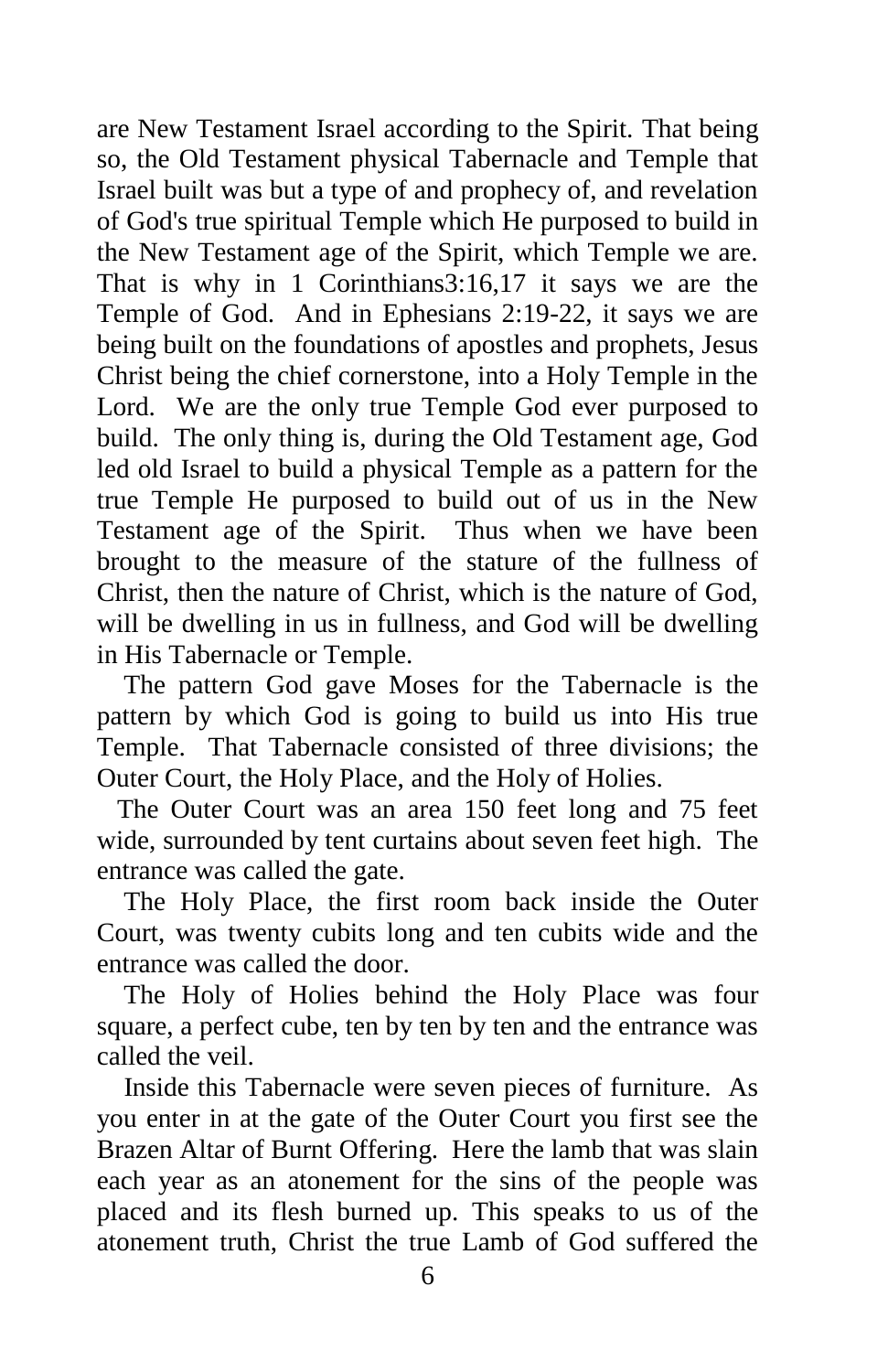fires of hell to atone for our sins. As we pass the Brazen Altar, we come to the Brazen Laver, just before the entrance to the Holy Place. Here each year on the Day of Atonement, the High Priest must stop and wash his feet and hands before going on into the Holy Place. Then as we pass the Brazen Laver we enter in through the entrance called the door, into the Holy Place. Here the first piece of furniture we see on the right is the Table of Shewbread. Then on the left we see the seven-branched Candlestick with its seven lights burning. Then as we pass between these two, just before the entrance to the Holy of Holies called the veil, we see the Golden Altar of Incense. Here the High Priest must daily place incense, a material substance, and bum it up until it is no longer material, but spiritual odors wafting into the Holy of Holies, into the presence of God.

 Then as we pass the Golden Altar of Incense we enter in through the veil, into the Holy of Holies. Here we come to the sixth piece of furniture, the Ark of the Covenant. This Ark was a great box made out of shittim wood, and overlaid inside and outside with gold. Inside it was the pot of manna, Aaron's rod that budded, and the testimony of the law that God gave Moses in the mount. On top of the Ark was the seventh piece of furniture, the Mercy Seat of God. The term seat here is used to mean the seat or center of God's mercy.

This is best illustrated by pointing out that most states are divided into counties, and every county has several towns. There is always one town that is called the county seat, because it is the center or headquarters for the whole county. Thus the Mercy Seat on top of the Ark of the Covenant is the center or headquarters for all God's mercy.

 This Tabernacle with its three divisions and seven pieces of furniture was a type of the three great stages, and seven steps, in our journey from our lost condition in the world outside the Tabernacle of God, into the Holy of Holies of God, which is the fullness of our salvation.

 If we now go back outside the Tabernacle on old Israel's day of atonement, and follow them step by step, as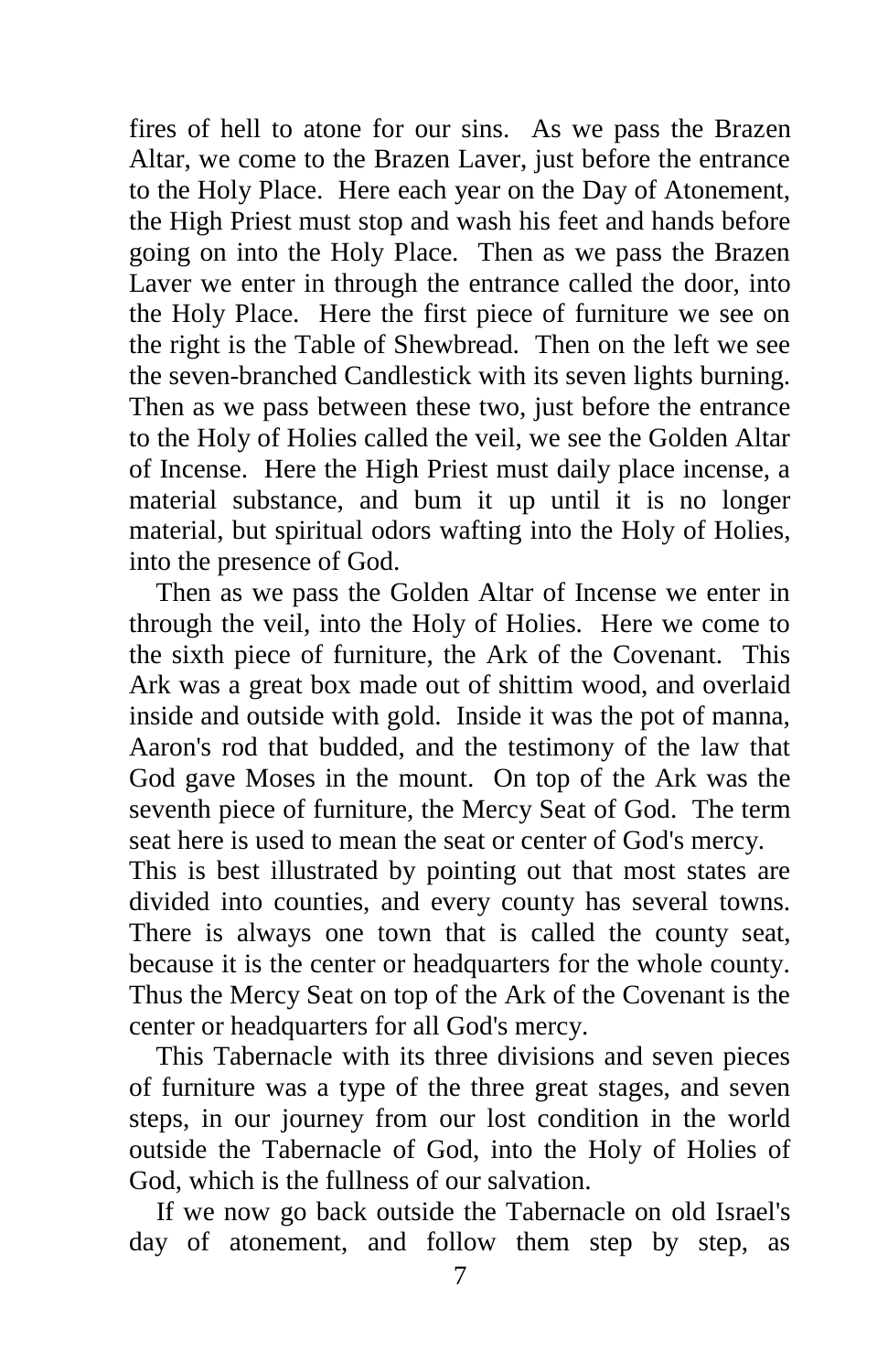figuratively and symbolically "in" their High Priest, they go from outside the Tabernacle, into the Holy of Holies, we will get a revelation of the journey we must take "in" Christ our High Priest, from outside the Tabernacle of God into the true Holy of Holies. Old Testament Israel's Day of Atonement, which was kept one day each year, was but a type of the true Day of Atonement, which we in the New Testament age are keeping. Which does not last one day but two thousand years in which God, through His redemptive plan in Christ, is bringing us back into that At-One-Ment with God we had before the fall, which is what atonement means.

 Old Testament Israel's Day of Atonement could be accomplished in one day for it was only the type or prophecy. But ours lasts two thousand years, for it is the reality that God is fulfilling in His people. Thus on Israel's Day of Atonement we find all the people of Israel gathered before the Tabernacle. Also before the gate we see the lamb that was to be slain. We also see the High Priest there as the representative of the people. As the first step in the atonement service the High Priest lays his hand on the head of the lamb. As he does, figuratively and symbolically, he places all the people in the lamb and they partake of the death of the lamb. Even so, as the first step in your atonement, when you come to Christ, God figuratively placed you in the lamb that was slain, Jesus Christ. Then the second step in the atonement, the High Priest took the blood of the lamb in his hands. Now all the people are in the High Priest, for Leviticus says the life is always in the blood, and the people were not placed in the dead flesh of the lamb, but in the life of the lamb. So when the High Priest takes the blood in his hand, the people are then symbolically "in" the High Priest.

 Even so after you accepted the blood of the true lamb Jesus, God put you spiritually "in Christ" our High Priest, for in 1 Corinthians 12:13 says, "For by one Spirit we were all baptized into one body."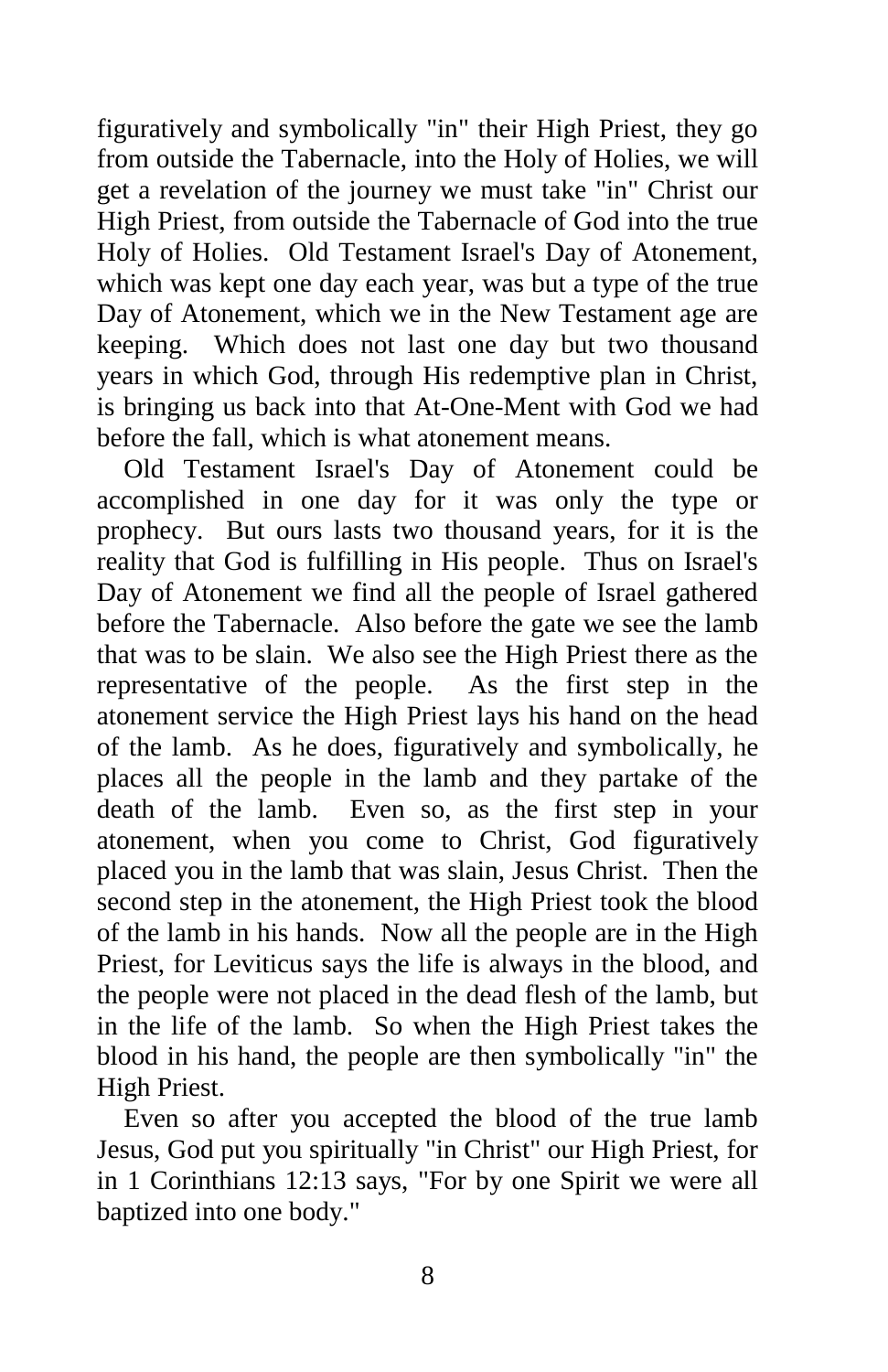Then as a third step in the atonement service, the High Priest with all the people figuratively in him, walked in through the gate into the Outer Court. Now all the people are in the Outer Court. This Outer Court was a type of the formalistic outer court stage of Christianity you entered into after you partook of the death of the lamb, and got in Christ. When, through the gate of water baptism, of which the gate of the Tabernacle was a type, you joined the visible outer court church organization.

 The first piece of furniture the High Priest, with the people in him, came to as he entered the Outer Court was the Altar of Burnt Offering, where the flesh of the lamb was burned up, speaking to us of the atonement truth. Even so that is the first truth you came to when you got in Christ and entered the Church. As you started to Sunday school you learned the atonement truth, Christ suffered the fires of hell to pay for your sins. But the High Priest did not stop at the Brazen Altar, and neither must we stop at the atonement truth. He went on to the Brazen Laver, and there he had to wash his feet and hands before going on into the Holy Place.

 This is very significant to us, and the great truth it proclaims has been veiled because we were taught all our orthodox lives that the High Priest of the Old Testament was a type of Jesus alone. This is not the full truth. The head of that Old Testament High Priest was a type of Jesus, who is the head of the body of Christ, but the body of that Old Testament High Priest was a type of you and I who are the body of Christ.

 The reason he had to stop at the Brazen Laver and wash his feet was to typically proclaim the truth that we who are the body of Christ, even though we partake of the death of the lamb, and get in Christ, we still must have our feet washed. That is, we still must have our walk cleaned up, until it is the walk of Jesus the head Himself, for we are His body. This is why the book of Hebrews says that without holiness no man shall see the Lord. And this is why Jesus instituted foot washing in the communion, as a symbolic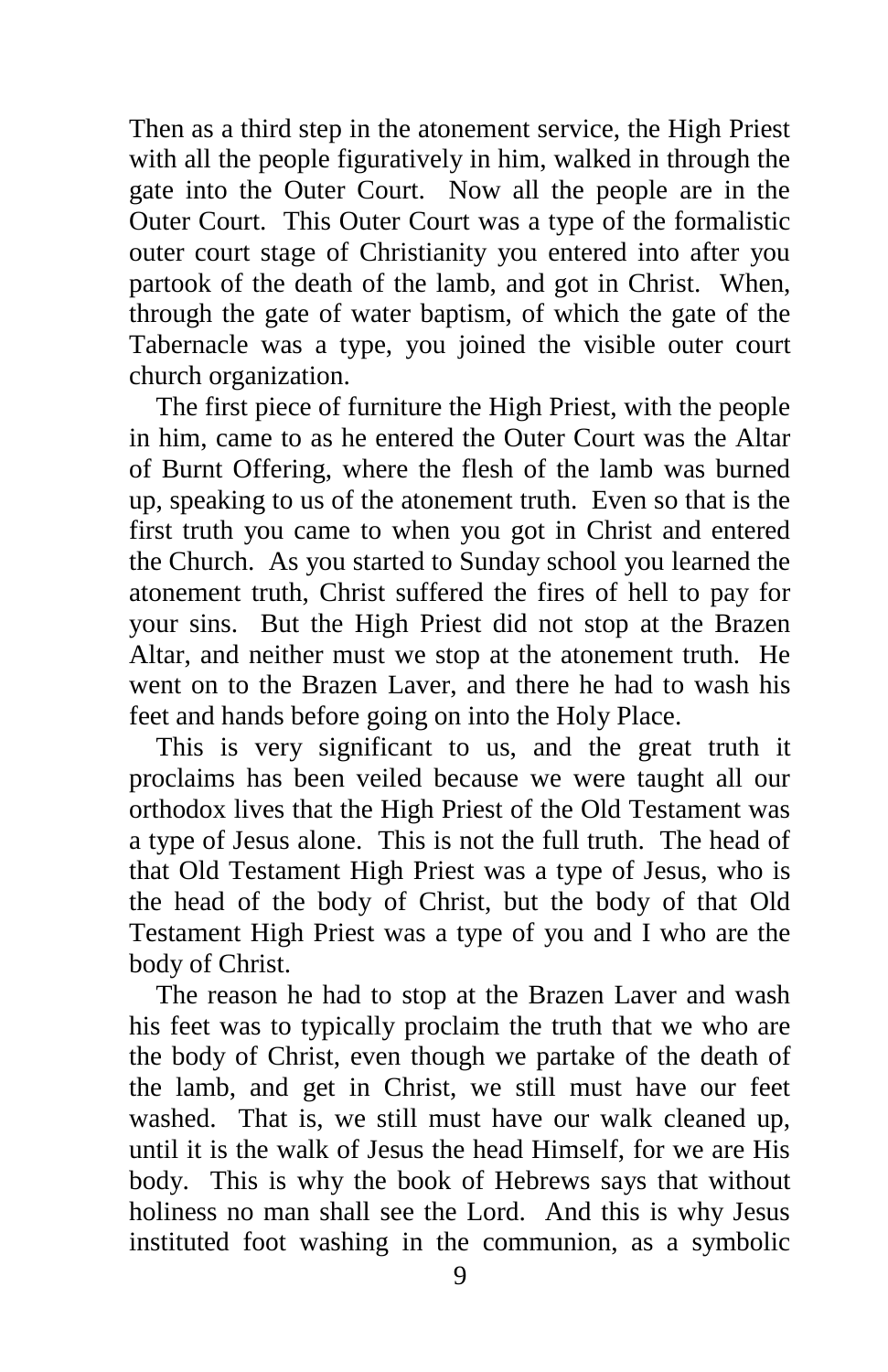proclamation that just as we literally wash one another's feet in the communion, so we must spiritually wash one another's feet. As I minister to another member of the body of Christ, and help them clean up the weakness in their walk I wash their feet. As they minister to another they wash their feet, and on and on until the walk of the whole body of Christ has been cleaned up, until it is the walk of the head Himself. Then will be fulfilled this type of the High Priest washing his feet at the Brazen Laver.

From the Brazen Laver the High Priest, with the people in him, passes through the door into the Holy Place. This Holy Place is a type of the second great stage of our journey into perfection in Christ or the Holy of Holies. It is a type of the supernatural life in the Spirit that we enter into through the doorway of the Baptism of the Holy Spirit, of which the door of the Holy Place is a type. Here we leave behind the formalism, and ritualism of the Outer Court church with its robed choirs and bulletined programs, and enter

into a supernatural life "in the Spirit," where we begin to experience the supernatural reality of God.

 The first piece of furniture we see on our right as we enter into the Holy Place is the Table of Shewbread, with its hidden bread that could not be seen from outside the Tabernacle. Neither could it be seen from the Outer Court, but only after one had entered into the Holy Place could it be seen. This is a type of the hidden manna Jesus speaks of in Revelation 2:17, when he says, "To him that overcometh will I give to eat of the hidden manna . . ." It is the Spirit of the Word, the hidden truths of God's Word that we cannot receive through our carnal intellect. Neither from the outer court seminaries, but only by revelation of the Holy Ghost, after we have received the Baptism of the Spirit and entered into the Holy Place. This is why all the denominational ministers who have received the Baptism of the Spirit in the last few years shout one word as soon as they receive the Baptism, "My Bible has become a new book to me."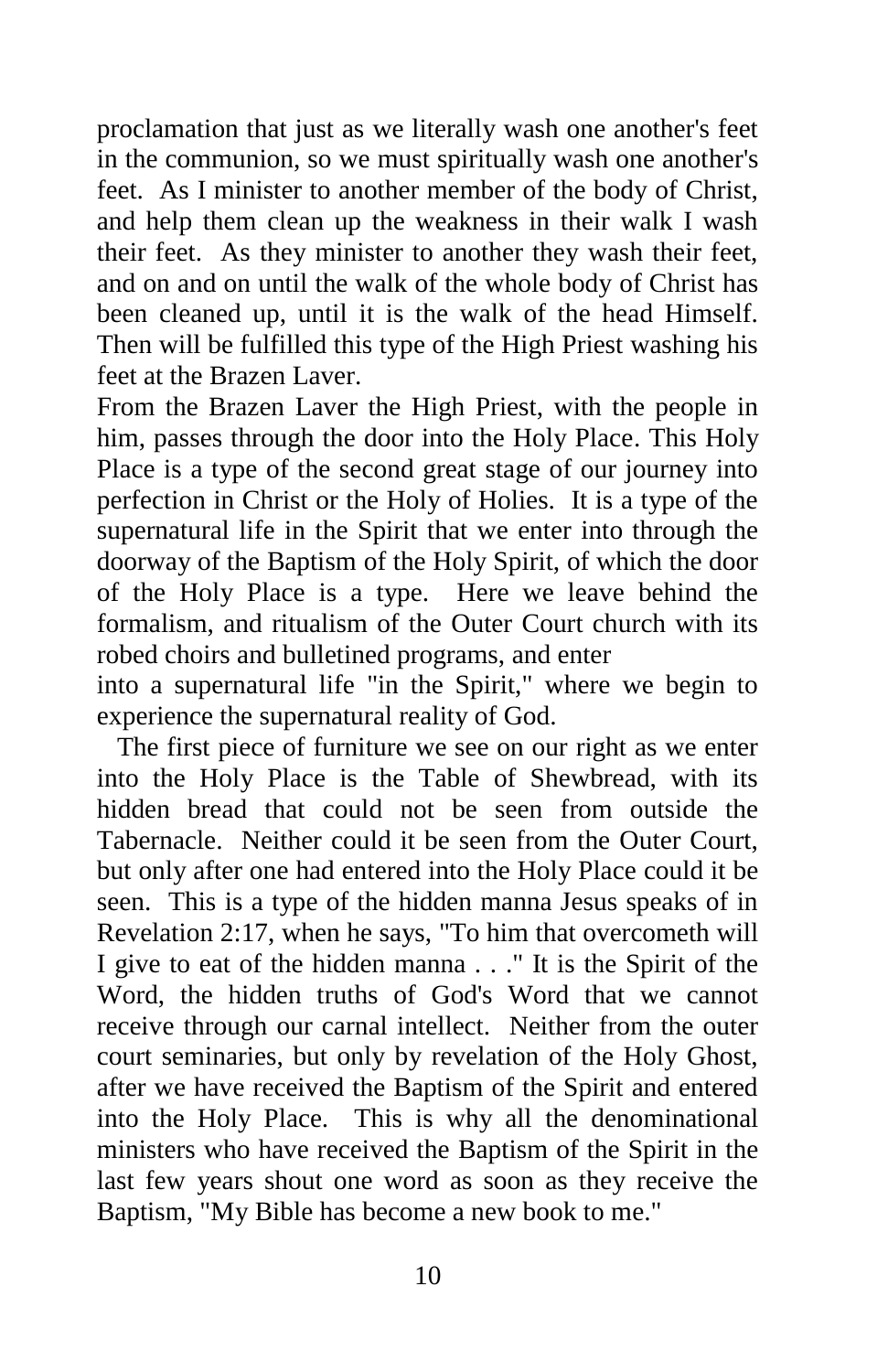Of course their Bible has become a new book to them. They have left behind the Outer Court, with its seminaries and arguments over the letter of the Word, and they have entered into God's Holy Place. They have begun to eat of the Hidden Manna from the Table of Shewbread.

 On the left side of the Holy Place we see the sevenbranched Candlestick. Seven is the number that denotes completion. This seven-branched Candlestick, with its seven lights burning is a type of the completion, or all the supernatural gifts and operations of the Spirit of God that are available to us. But available only after we have received the Baptism of the Holy Spirit, and entered into the Holy Place. This is why denominational ministers who have not received the Baptism cannot speak in tongues, or prophesy, or experience any of the gifts of the Spirit. It is because they are still in the Outer Court, and they never will experience these things or understand us until they have received the Baptism of the Spirit and through that door enter the Holy Place.

 But the great truth we need to see today is that God did not bring us into this Holy Place just so we could get great revelations, and eat hidden manna. Neither just to enjoy gifts of the Spirit from the Candlestick, and get the blessing. But He brought us into this place that we may eat hidden manna and grow strong, and partake of the Candlestick, and have the power and the strength to go on to the next piece of furniture, the Golden Altar of Incense.

 This is the Altar where we must lay ourselves down in full surrender to God, that He might take us through the purifying fires of testing and tribulation and bum out our dross. Here, just as the High Priest daily placed incense, a material substance upon the altar and burned it up until it was no longer material, but spiritual odors wafting into the presence of God. Here God will bum out of us all the flesh, all the material man, until we are no longer a fleshy material being, but a spiritual Son of God, ready to enter into the Holy of Holies. Notice that the High Priest daily placed the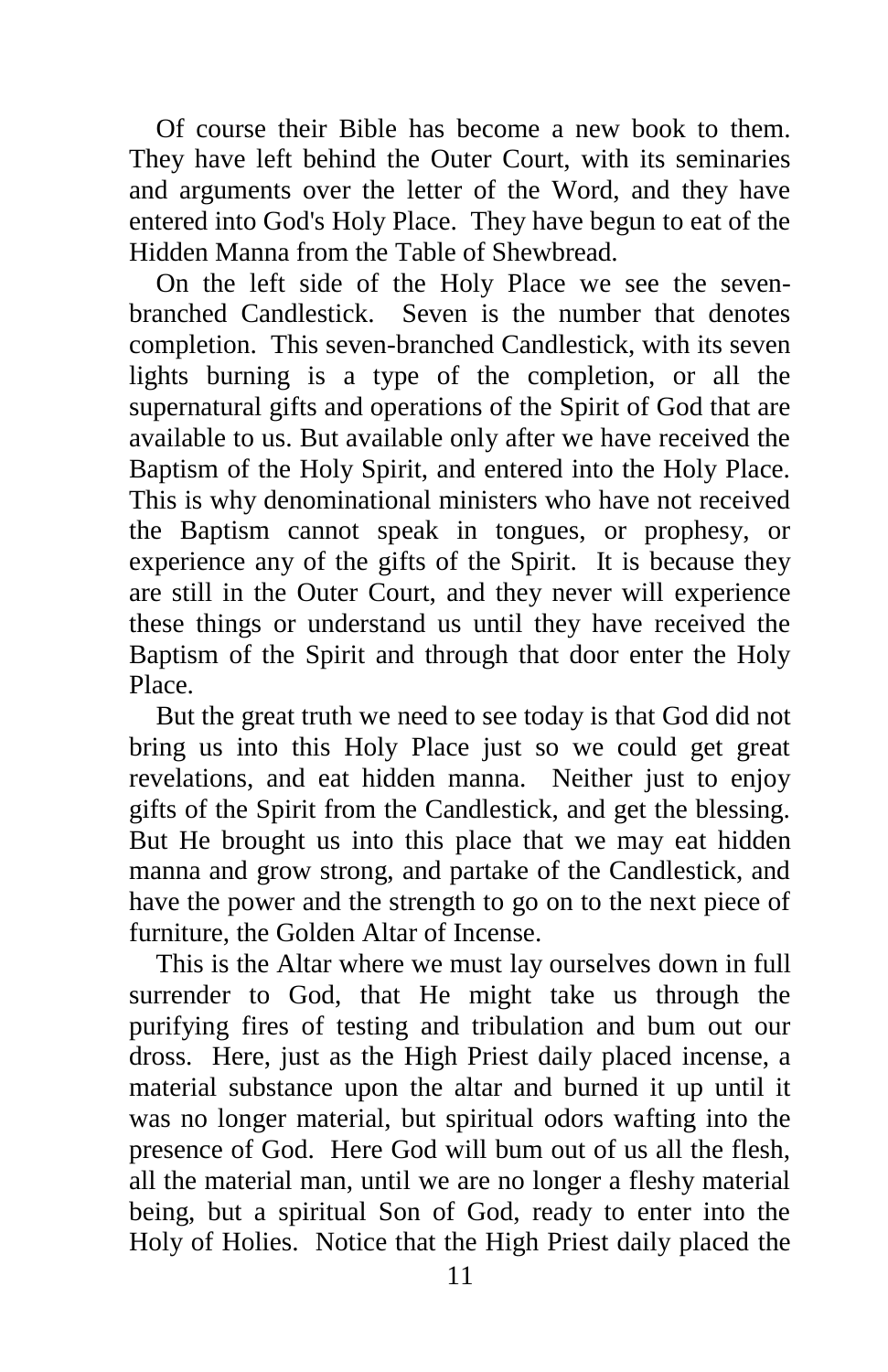incense on the altar and burned it up, which speaks to us of a daily burning away of the old man, even as the apostle Paul said, "I die daily."

 Long ago John the Baptist said, there cometh one after me who shall baptize you with the Holy Ghost and with fire. Our Pentecostal brethren thought the fire spoken of here was the stomp and holler that came with their Baptism in the Spirit. So for years they said, "I've got the Baptism of the Holy Ghost and Fire." Well they most certainly had received the Baptism of the Holy Ghost, but they had not received the Baptism of fire yet. For it is that Baptism, the Spirit of Jesus will lead us through in the next few years, as the anti-Christ system comes against us, and we go through the purifying fires of testing and tribulation that shall bum all of this old man out of us and prepare us to enter into the Holiest of all.

 When we pass the Golden Altar of Incense, we enter in through the veil into the Holy of Holies. Here we come to the Ark of the Covenant and over it the Mercy Seat of God. In order for you to understand this, we first need to explain what the Ark of the Covenant is, then we need to explain where the Holy of Holies is. The Ark of the Covenant given to old Israel was the symbol of the old covenant God made with Israel. A covenant is a contract between two parties. When God gave Israel the old covenant, or contract, through Moses He gave them the Ark as a symbol of that covenant. As long as Israel had the Ark with them God would keep His end of the contract, and they could have the anointing and blessing of God. But you remember when Israel lost the Ark for a while, they lost the anointing and power of God.

That Ark of the old covenant was but a type of the Ark of the New Testament Covenant. For when Jesus came from heaven He gave us a new covenant or contract from God, He also gave us a new ark. Only the New Testament Ark was not a wooden box overlaid with gold. The Ark of the New Testament covenant is the name of Jesus. Old Israel went forth with a wooden box, but Jesus said for us to go forth, "in my name." In my name they shall cast out devils, in my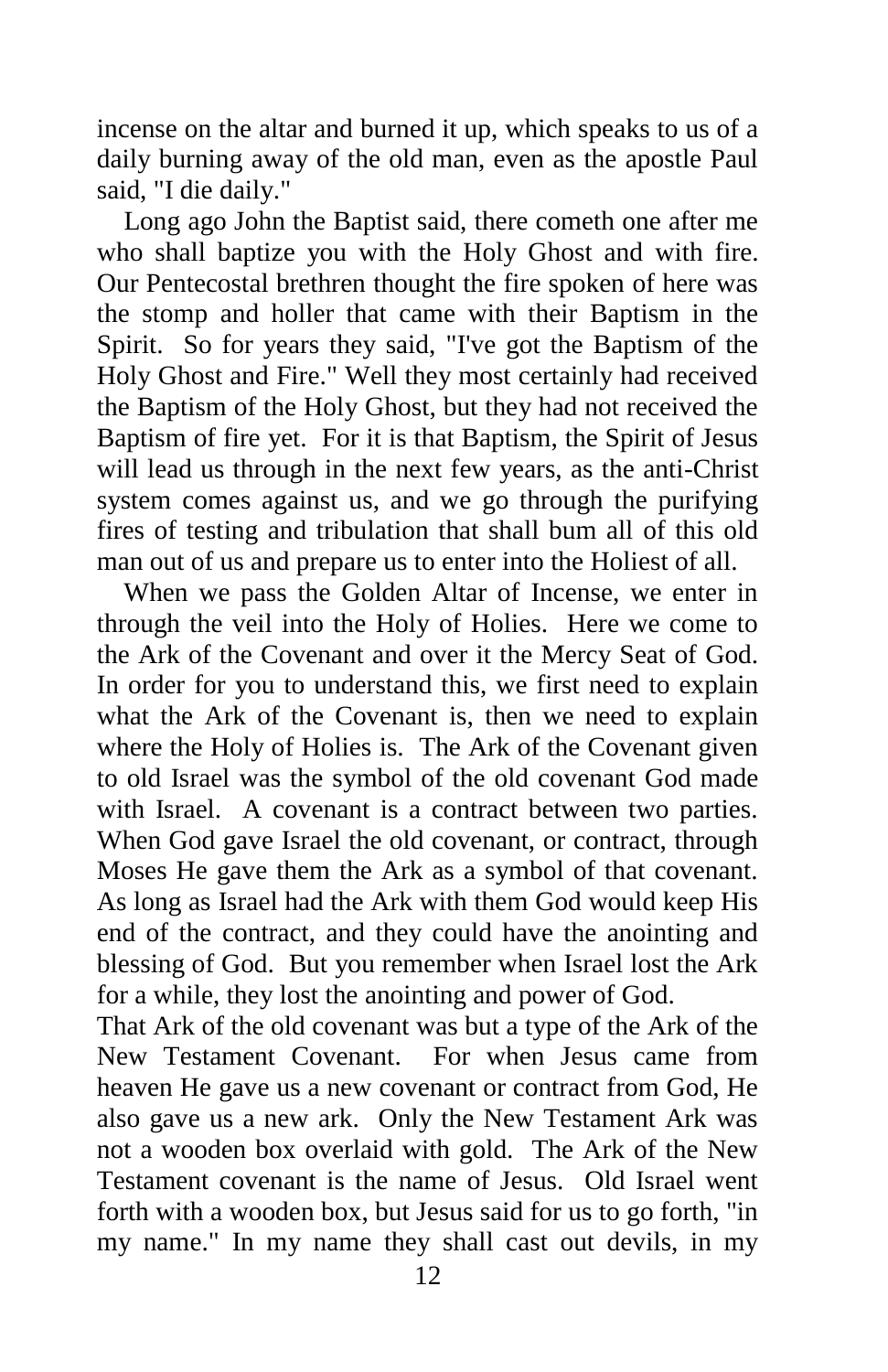name they shall lay hands on the sick, whatsoever you ask believing, in my name it shall be done unto you. The Ark of the new covenant is the name of Jesus. And when He said, in my name, He did not mean in the word "Jesus," but in His nature. You see, all the way through the Bible, wherever you find the term, "name of God," or "name of Jesus" it is speaking of the nature of God or the nature of Jesus. The name is only symbolic of the nature. The word, "Jesus," means "Jehovah Saviour," and thus only reveals the saving nature of Jesus. Thus when Jesus said, "In my name they shall cast out devils, heal the sick, etc," He meant when we are standing in His nature we can do these things. There is no power in the word Jesus, by itself. If you doubt me, try standing before a demon possessed person and if you are not standing in the nature of Jesus, you can command, using the word Jesus, all day long and not one demon will come out. They may do to you as they did the seven sons of Sceva in the book of Acts, who tried to use the name of Jesus without being in the nature. They said to the demons, "We adjure you by Jesus whom Paul preacheth, come out of the man." But the demons only answered, "Jesus we know, and Paul we know; but who are ye?" And they made the possessed man tear off their clothes and run them out naked. It is not the word that is the Ark of the Covenant, it is the nature of Jesus. When you are standing in His nature, in faith, in truth, in love, and you command the demons in the name of Jesus, they will come out screaming in loud voices.

 The Ark of the new covenant is the nature of Jesus in you. When you were born again of the Spirit from above, the supernatural nature of Jesus was birthed in you. Just as when a natural son is born of a natural father, the nature of his father is birthed in him.

 So when we were born of the Spirit, the nature of our spiritual Father was birthed in us. That nature of Jesus in you is the Ark of the new covenant. We do not carry our Ark with us on the outside, as old Israel did, we carry our Ark "in us." Thus Jesus did not say, "With my name they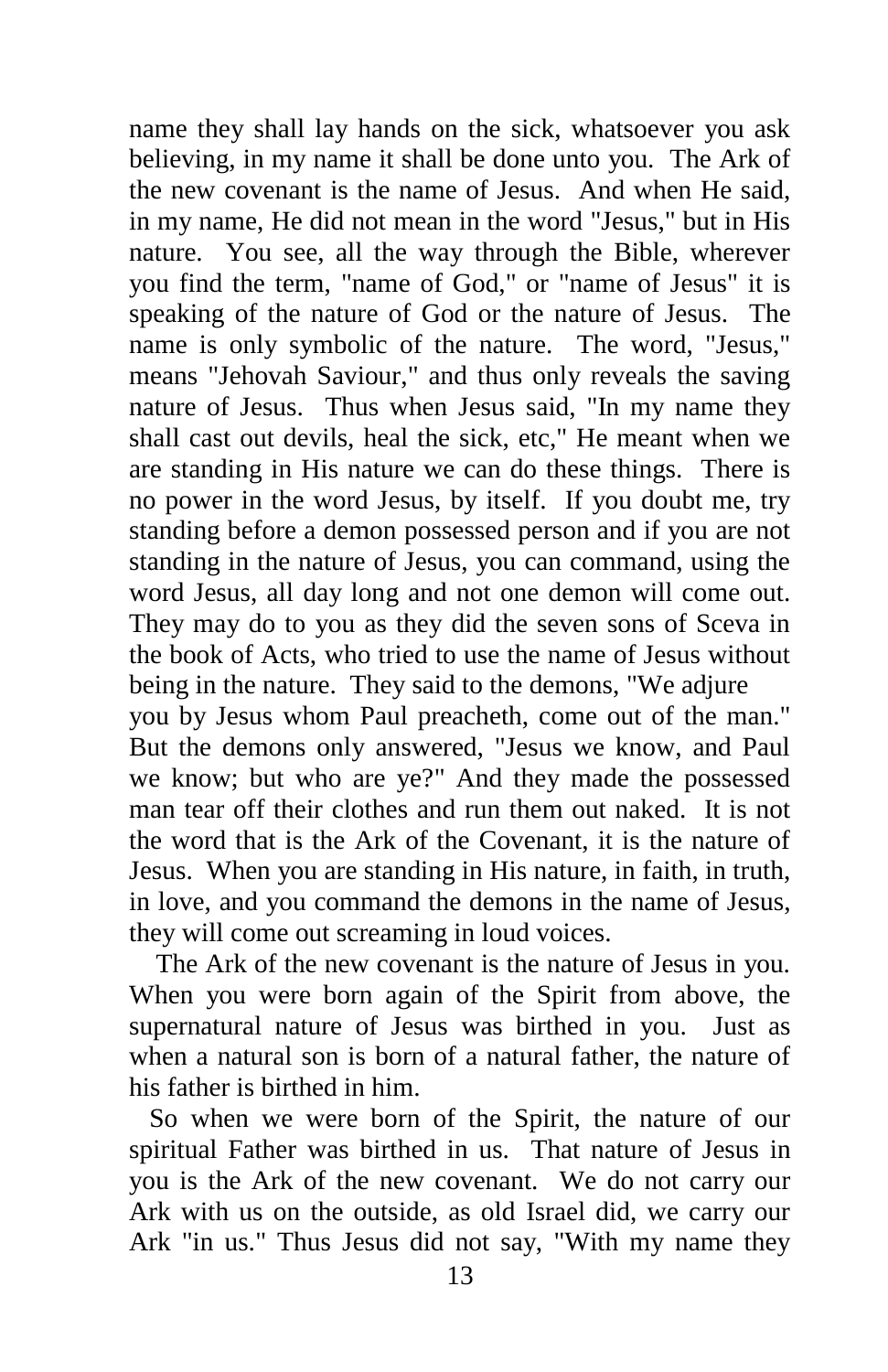shall cast out devils," but, "In my name they shall cast out devils." When we are standing in the nature of Jesus, which has been birthed in us, God will keep His end of the contract or covenant, and we will have the anointing and power of God. But just as Israel lost the anointing and power of God when they lost the Old Testament Ark for a while, so we will lose the anointing and power when we do not abide in the nature of Jesus, for He said in John 15, except ye abide in me you can do nothing. This is why thousands of Christians pray and do not get their prayers answered. They think there is power in the word, and if they tack the phrase, "In the name of Jesus," on the end of their prayer God is required to answer. No, God will only keep His end of the covenant when we are standing in the nature of Jesus. Thus the nature of Jesus, which is the nature of God that is planted in you at your new birth is the New Testament Ark. When that nature of Jesus in you has been brought to its highest state of perfection in you, the Ark will be in the Holy of Holies, in the Temple of God, for in the New Testament age you are the Temple of God.

 In order to further understand, let us explain to you where the Holy of Holies is. We know the Holy of Holies is where God dwells. But because most Christians still think God exist in a physical form like ours, they therefore think He dwells in some physical city up beyond space. They think the Holy of Holies is up beyond space somewhere. But the one fundamental truth all theologians agree on is that God does not exist in a physical form with arms and hands and legs. God is omnipresent Spirit which is everywhere. He fills this whole universe, which is so big that our scientists tell us there are more than a billion suns out there like our sun, and each one had worlds revolving around it like our world. The Bible says our God is above all, and through all, and in all.

 He is everywhere. Therefore you cannot say He is in any one place, beyond space or anywhere else. Therefore the Holy of Holies is not any one place, for God dwells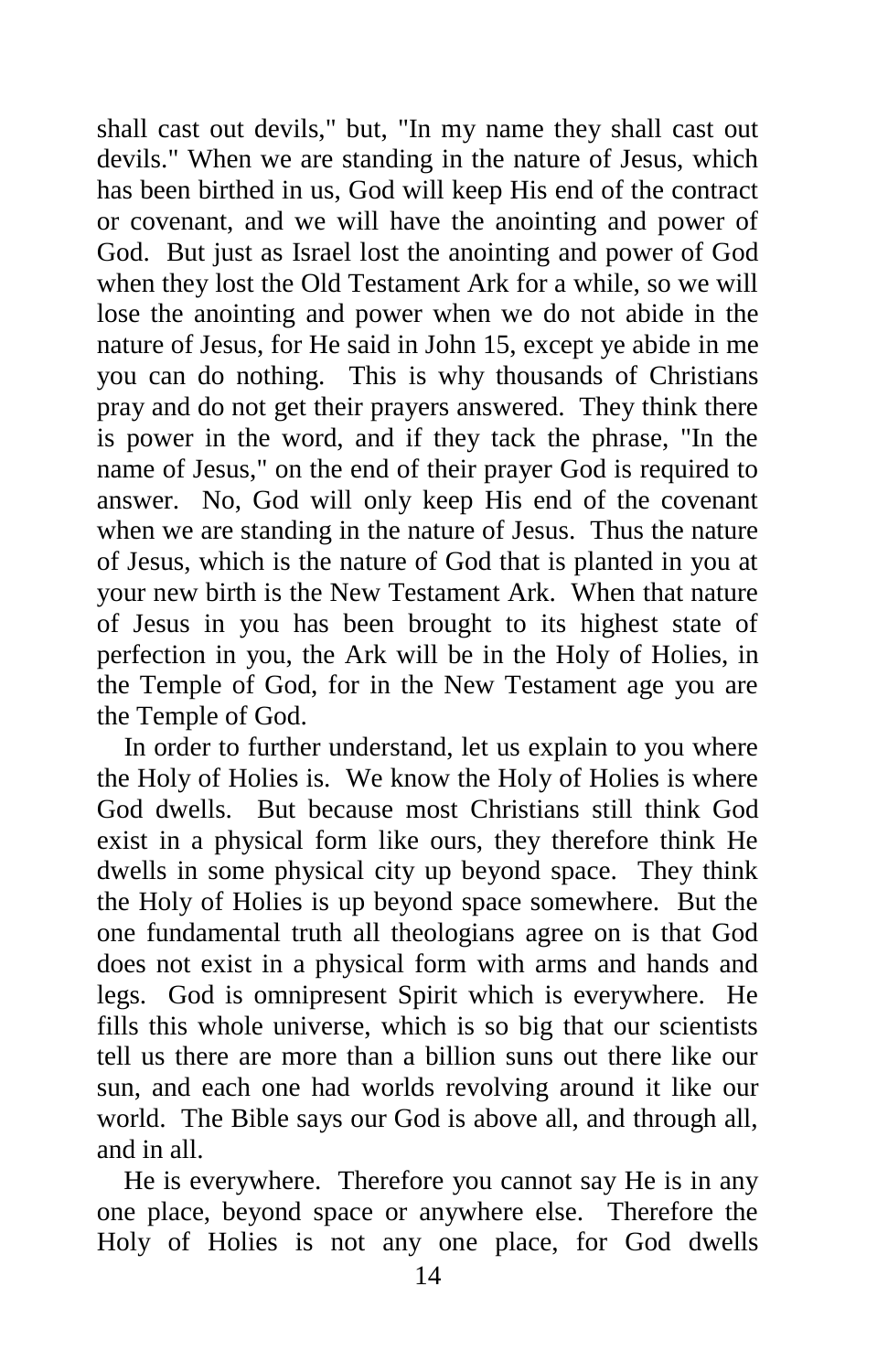everywhere and wherever He is He dwells in the holiness of His own nature. That is the Holy of Holies. When the nature of Christ, which is the nature of God in you, has been brought to full stature, so that the nature of God is fully in you and you are fully in the nature of God, you will be dwelling in the Holy of Holies of God forever. Then the Ark of the Covenant will be in the Holy of Holies in the true temple of God, for you are the Temple of God. You will have come to the Mercy Seat of God, the center of all God's mercy.

 Now let us explain it to you one more way. The Ark of the Covenant that was in the Holy of Holies was made of shittim wood, overlaid inside and outside with gold. Wood in the symbolism of Scripture is symbolic of man. Gold is symbolic of the perfect nature of God. Therefore wood overlaid inside and outside with gold is man overlaid inside and outside with God. When you and I, the wood, are at last overlaid inside and outside with God, we will be the fulfillment of the Ark, which was wood overlaid inside and outside with gold. The Ark contained the testimony of the law, the Old Testament revelation that God gave Moses. When we have been brought to perfection, to the measure of the stature of the fullness of Christ, and are overlaid inside and outside with God, the word "Jesus" will be dwelling in us. Therefore the New Testament revelation will be inside us just as the old revelation was inside the Ark.

 Now we come to the answer to the question as to why Christians do no yet manifest the fruits of the Spirit. You see, everything in the Outer Court was overlaid with brass, but everything in the Holy Place was wood overlaid with gold on the outside. But the Ark of the Covenant in the Holy of Holies was wood overlaid with gold on the outside and inside.

 The reason everything in the Outer Court was overlaid with brass, is because brass is symbolic of that which is of the flesh, form without power. Brass looks like gold, it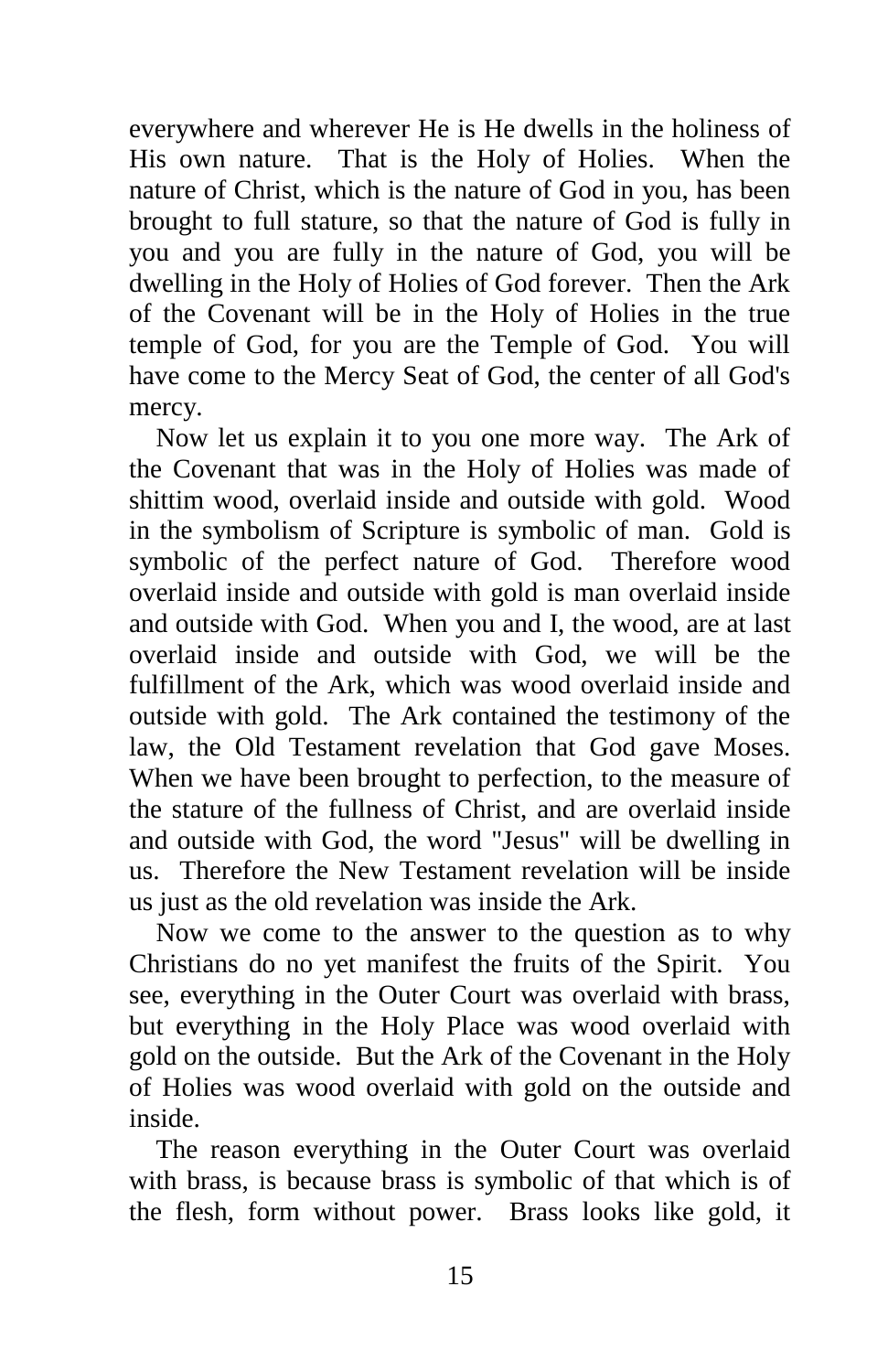shines like gold, but after awhile it begins to tarnish, and we see it is not gold.

 Even so when I was in the outer court church I went through the forms, and the programs, and the robed choir rituals, and for awhile it looked like God. But then I began to see the tarnish, and I saw it was not God but just a step to God. My soul longed for reality. So I sought God until I received the Baptism of the Spirit, and entered into the Holy Place.

 Everything in the Holy Place is wood overlaid with gold on the outside. Wood overlaid with gold on the outside, is man overlaid with God or man under the supernatural anointing of God. But the Ark of the Covenant in the Holy of Holies was not just wood overlaid with gold on the outside, but wood overlaid with gold inside and outside.

 In the great move of God which began at the turn of the century, in which twenty million people received the Baptism of the Spirit, God led His people into the Holy Place. They became wood overlaid with gold on the outside, or man under the Supernatural anointing of God. They manifested the gifts of the Spirit as they partook of the Candlestick with a heavenly supernatural language, and great miracles, healings and prophecy. But all the world wondered because they saw the power of the Spirit upon man, but they did not see Him manifesting the fruits of the Spirit. This became a great stumbling block to the denominational Christians and ministry. They did not understand how the Pentecostal brethren could have the gifts of the Spirit without the fruits of the Spirit. Therefore they concluded His gifts or manifestations of the Spirit were false, and not God at all.

 What they did not understand was that it was not God's time for His people to manifest the fruits, for they had not entered into the fruit realm yet. He was still only wood overlaid with gold on the outside, in the Holy Place, or man under the anointing of God, or man with the Spirit of God coming upon him. But now in this hour across the land, God has begun His mighty move to lead His people into the fruit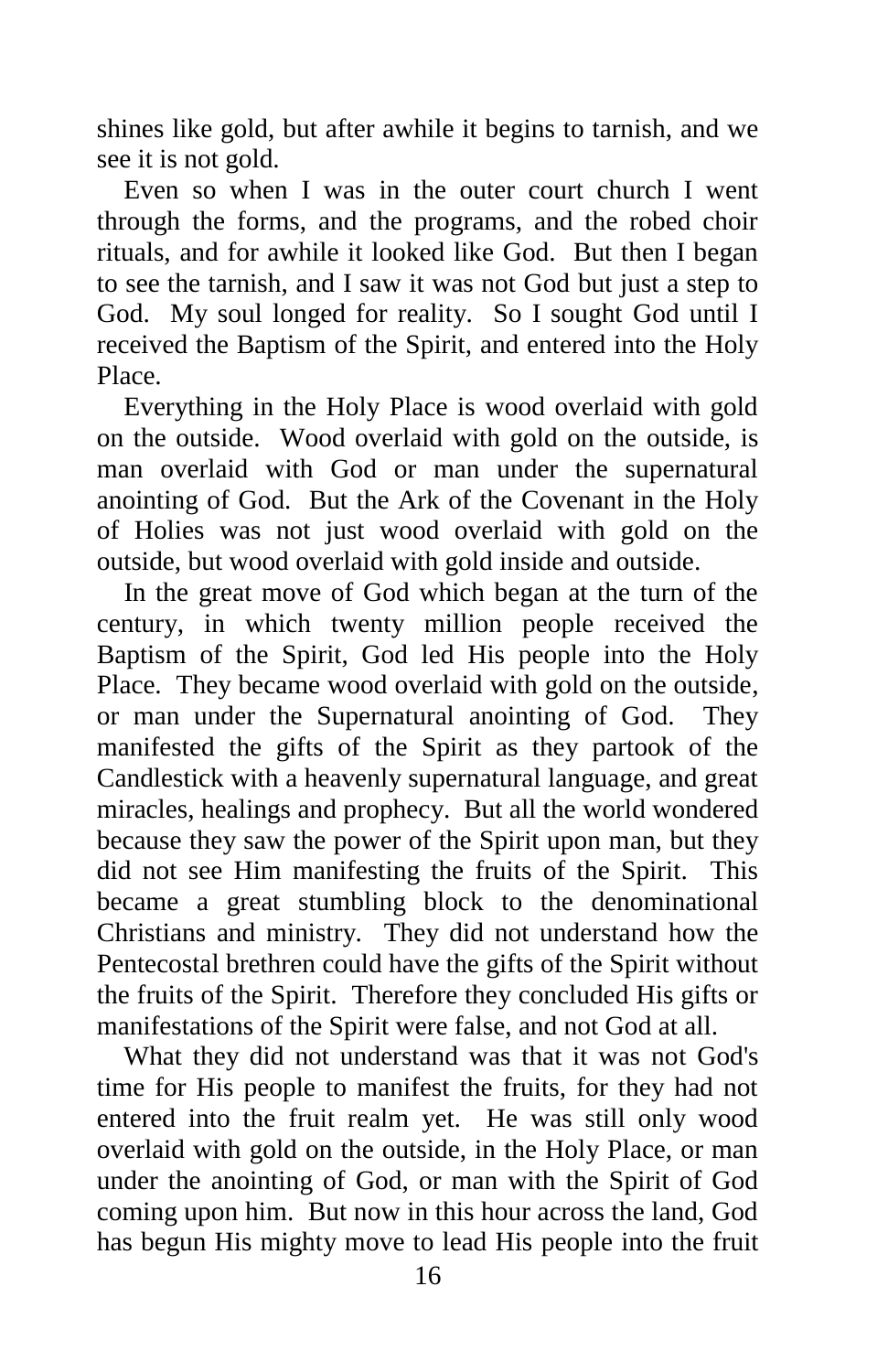realm, the Holy of Holies. A third veil message is going forth, that it is time to go on to perfection. As God takes us through the Baptism of Fire, He will burn all the dross out of our inside and overlay it with the gold of His nature, so that when He is finished, and we have entered into the Holiest of all, you will not be just you, overlaid with God on the outside, as you have been in Pentecost, but you will be you overlaid with God inside and outside. And you will not manifest just the gifts of the Spirit, but at the last you will manifest the fruits also, even as a fruit tree brings forth first its trunk, then its branches, then its fruits. Even as Jesus said of the corn, first the blade, then the ear, then the fruit upon the ear (Mark 4:28).

This is why those who are preaching the third veil message across the world, are no longer praying for God to do great works through them, but to do a great work "in" them. They are no longer rushing about the world calling upon God to perform great miracles and signs and wonders, that all the world might see the anointing that is upon them. You will find them in little unheralded places with small groups of people, waiting upon God to do a deep inner work in them. They have tasted of the manna from the Table of Shewbread, and the power of the Golden Candlestick. They have rejoiced in the miracles and healings, and blessings that have come forth from being overlaid with gold on the outside, and still rejoice in this for those who are just coming into that realm. They have heard a going in the mulberry tree, and they know the wind of God is preparing to blow his people into the fruit realm, where God will have dealt with the inner man, and overlaid the inside with gold also. Then shall the tree bring forth its fruits in abundance, and the world shall not see gifts only, but gifts and fruits and thus it shall gaze upon the full manifestation of the Christ of God.

 Having come this far in revelation, it should be easy for the reader to see that the tree of life, through which the life of God flows into the believer, is God's redemptive plan in Christ, through which He shall build us into a Tabernacle or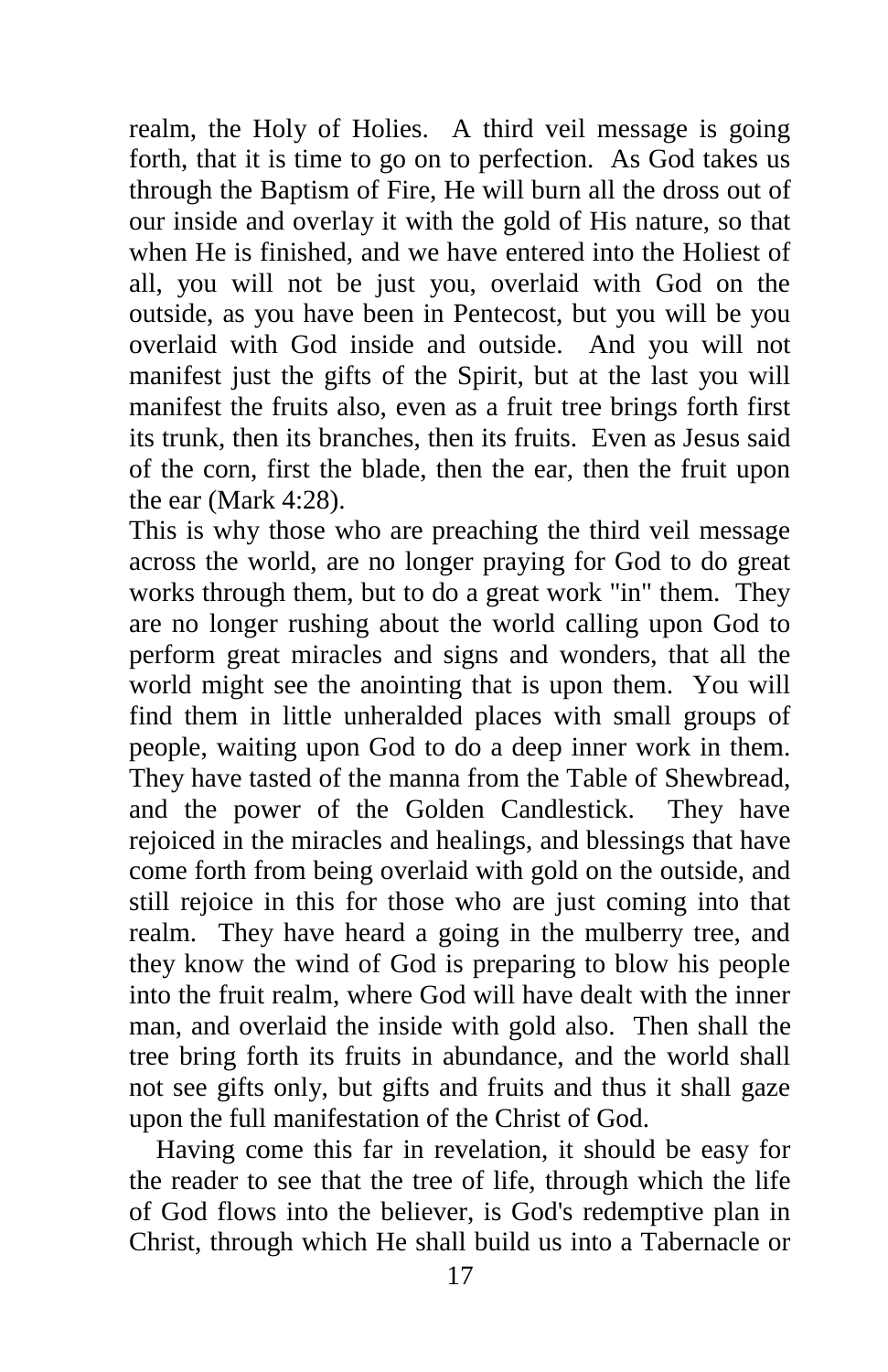dwelling place for Himself. And that the Tabernacle Moses pitched in the wilderness is a type of that tree.

 When a tree comes forth you have first the trunk, then the branches, then the fruits. Even so, in the Tabernacle you have first the Outer Court (trunk realm) then the Holy Place (branches or gift realm), then the Holy of Holies (fruit realm), just as out of the trunk of a tree the branches spring forth from which the fruits ultimately come. Sixty years ago a great move of the Spirit came forth in which out of the visible outer court church, through the experience of the Baptism of the Spirit, many believers began to branch out into a higher realm of life in God.

 When the branches spring forth from the trunk of the tree, there is only one place for them to go, that is out into the very air itself. And the Greek word for the Spirit of God in the Scriptures, is the word Pneuma, which means "air" or "wind." Even so when God led His people to spring out of the outer court stage of Christianity, in the outpouring of the Spirit which began on Azuza Street sixty years ago, He led them to branch out into the Pneuma, the Spirit of God and to life in the Spirit. As the move of the Spirit progressed, and God led His people deeper into the Holy Place, groups of people began to branch out into different realms of truth, and so there were many branches that sprang out of the outer tree. But all have the same root, Jesus, the root and offspring of David, so they are yet one tree. Just as when the branches start coming forth from a tree, smaller branches spring out of them, so there have been smaller branches spring out of branches, as some of the body of Christ have moved into higher realms of truth. But all still have the same root, Jesus, and all shall bring forth the same fruits in the end, the fruits of the Spirit. It is true that worms (false spirits and doctrine) have gotten into some branches and they have become diseased. But we have the precious promise, in John 15, that Father God is the husbandman, and every branch that bringeth forth fruits He is going to purge it. And every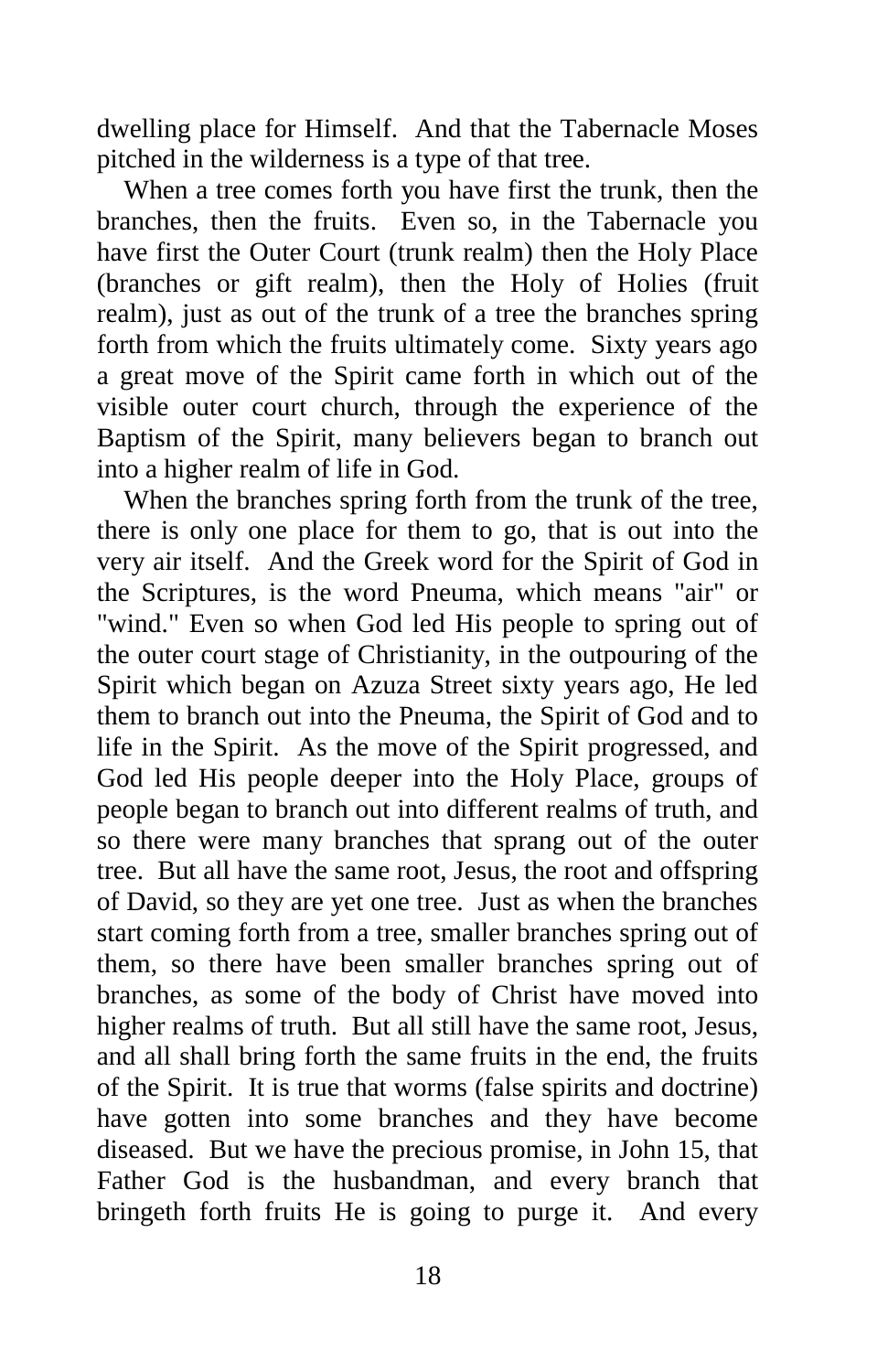branch that is not a true branch and bringeth not forth fruit He is going to cut it off.

 Now in this last hour, just as the fruits of an orange tree, or any other fruit tree, come forth out of the branches, so out of the branching out of the body of Christ from the outer court stage of Christianity, into the Holy Place, there is in this hour coming forth another mighty move of the Spirit of God. A move in which He is going to take His people through the third veil, into the Holy of Holies, the Fruit Realm.

 In the Pentecostal revival of the last sixty years, the members of the body of Christ came into the Holy Place, where they were wood overlaid with gold. Man overlaid with God on the outside, or man under the anointing of God, with the Spirit of God coming upon him. Thus in this realm he could manifest the power of the Spirit and gifts of the Spirit.

 But now as God takes us through the Golden Altar of Incense, and the third veil, into the Holiest of all, He is going to burn out the dross, and deal with the inner man. He is going to overlay the inside with the gold of His nature, so that just as the Ark of the Covenant in the Holy of Holies, was wood overlaid with gold inside and outside, so we will be man overlaid with God inside and outside. Then shall the fruits of the Spirit appear in all their fullness. Then all the world shall see in us, not just the gifts of the Spirit, and the power of the Spirit but also the fruits of the Spirit. Thus they shall then see a full manifestation of the Christ.

 There is one more great sense in which the Tabernacle is a type of the tree of life. As we have said before, the three main parts of a tree are the trunk, the branches, and the fruits. We have also pointed out how the trunk of the tree is the outer court stage of Christianity, of which the great world wide visible Church is the manifestation. The branches are a type of the Holy Place realm, in which those who have branched out into the Baptism of the Spirit, gifts of the Spirit move, God brought forth in our day is a type. The fruits coming forth are a type of God in this last hour taking His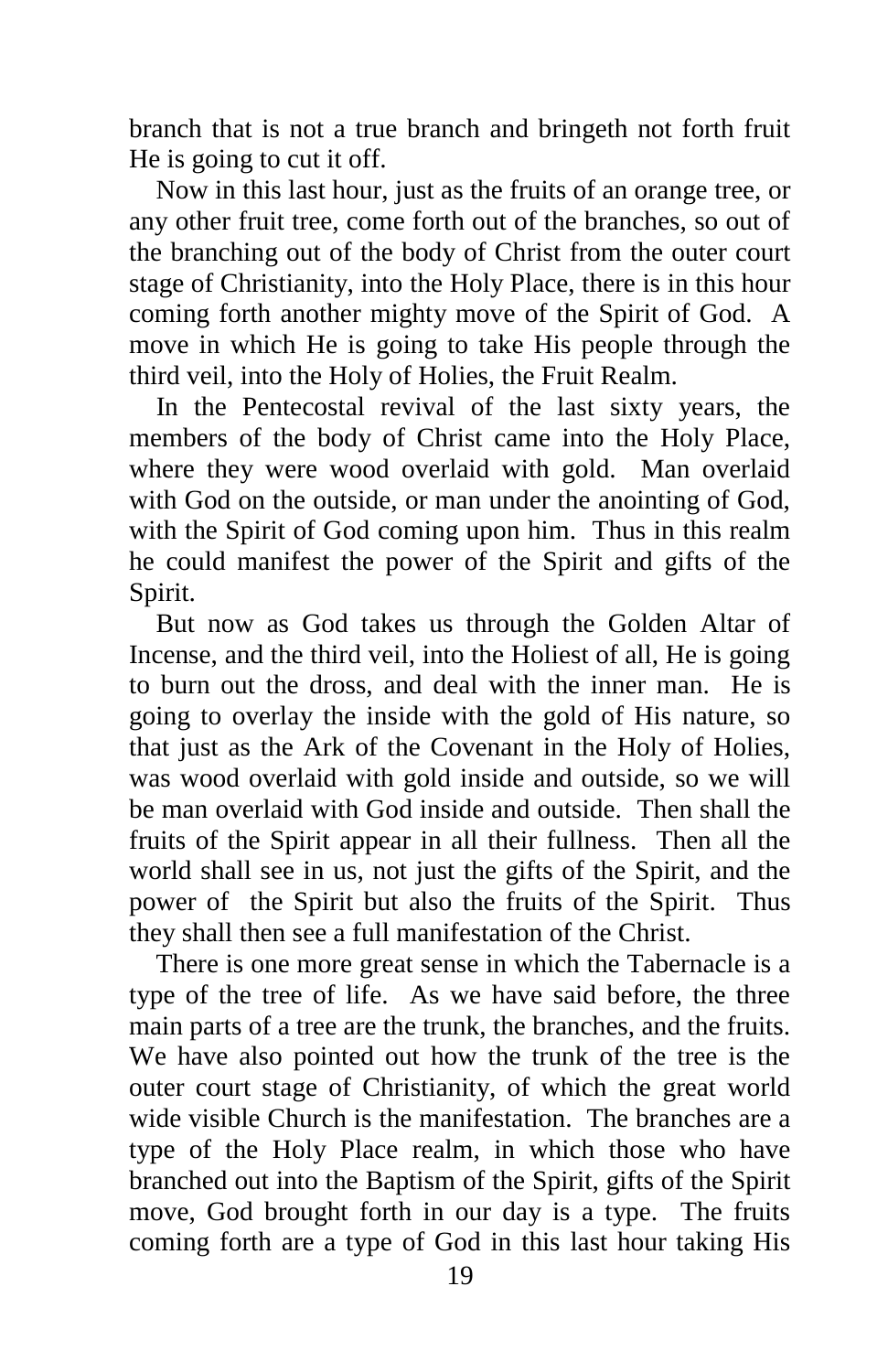people on to the measure of the stature of the fullness of Christ, into the Holy of Holies, where the fruits shall come forth in fullness.

 But you will notice that in the development of a tree toward its full growth, and the bringing forth of its fruits, there is a progressive change from receiving its life and strength from below to receiving life and strength from above.

 The trunk of the tree receives its life and strength from below, from the earth that it is rooted in. But as the branches come out of the trunk they begin to stretch their arms out toward the air and the sun. Their leaves begin to come forth, and begin to draw the ingredients which give them life and strength from the air and the sun. At this stage, life and strength is being drawn from below, and from above. The branches are still drawing some life from their union with the trunk which is rooted in the earth, but the leaves are drawing life from above, from the sun and the air. But as the progression goes forward, less and less life is drawn from below and more and more from above. For when the fruits come forth, it is the sun above that ripens them and brings forth their sweetness, until they are ready for the harvest. In fact it is true that one can pluck the orange from the tree completely, and yet it will still ripen for it is the sun which brings the fruit of the tree to its perfection.

 Even so we see this in the Tabernacle and the growth of the Church which is His body. As we grow toward the fullness God has ordained for the body of Christ, we see a progressive change from the drawing of life and strength from below to the drawing of our life and strength from above. When we are still in the outer court stage of Christianity, the trunk of the tree, before we enter into the Baptism of the Spirit, we draw our strength and life from the visible organized Church, with its carnal earthy experiences of hymn singing and robed choir programs and sermons from the letter of the Word, and promises of streets paved with carnal physical gold, and buildings made out of jewels as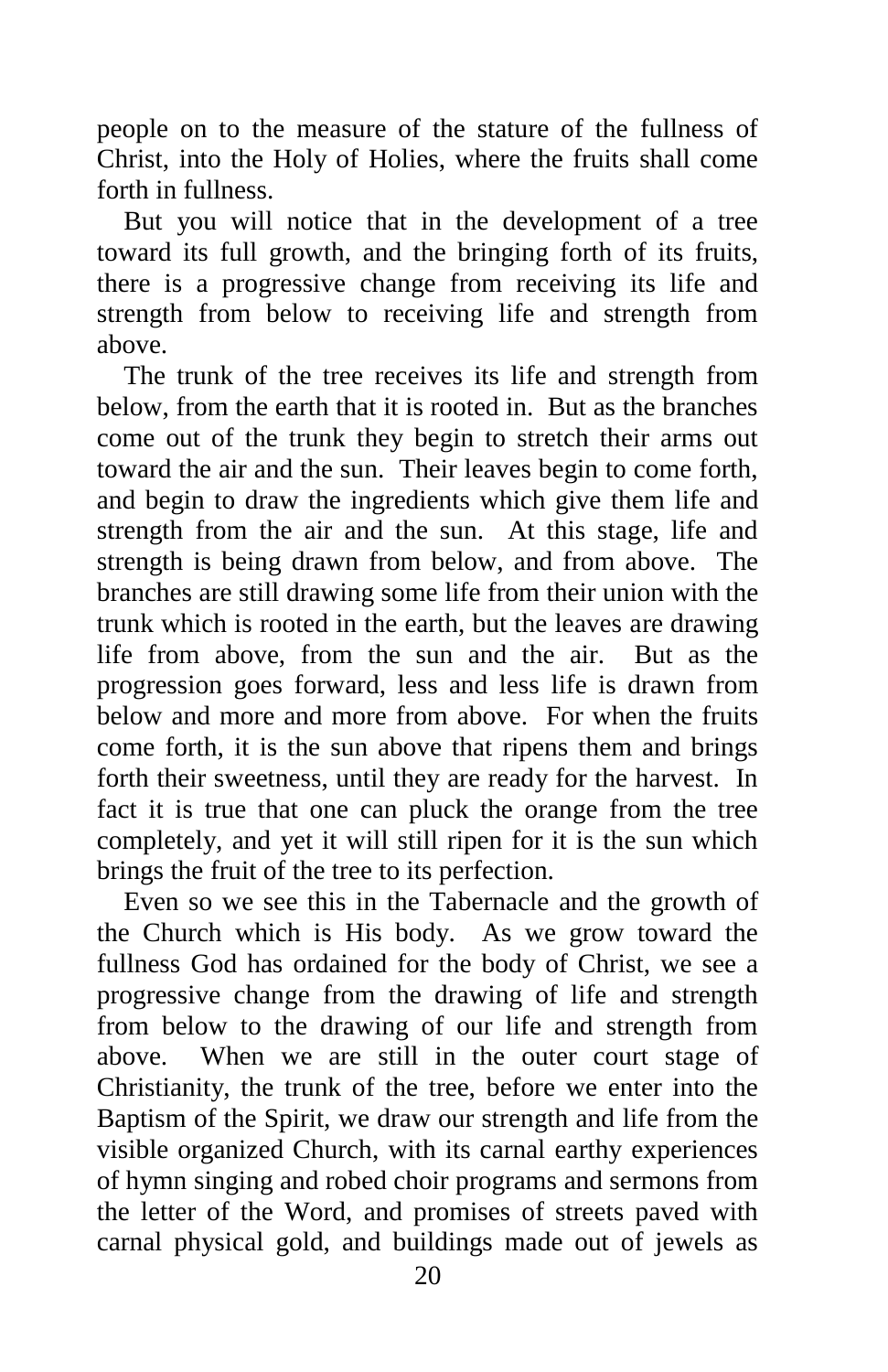homes forever. Our dependence for our needs is in this earthy organizations, earthy natural provisions and methods of doing things, the doctors, the hospitals, the seminaries, etc.

 But then we receive the Baptism of the Spirit and enter into the branch realm. We begin to eat from the Table of Shewbread the hidden manna, the Spirit of the Word that is ministered by the Spirit Himself. We partake of the golden Candlestick which is all the supernatural gifts and operations of the Spirit. Thus we are now getting our food and power not from the earthy trunk, the Church organization we were in, but from the air from above. For we are getting it from the Spirit for which the Greek word is pneuma which means air. Nevertheless we do not cut ourselves off from the Church mother we come out of, anymore than the branch cuts itself off from the trunk of the tree it came out of. It is only that we are now drawing more of our life and strength from above, from the Spirit (the air) and from the sun, which is a type of Jesus.

 But when we go through the third veil into the Holy of Holies, we will be overlaid with God inside and outside. Just as the fruit is finally perfected and ripened by the sun from above, we will draw our life and strength to go on to perfection, not from the trunk, the visible earthy church organization, but from the air, the pneuma, the Living Spirit of Christ that lives in us. We will be ripened from above by the rays of light (truth) that come from the sun (Jesus), even as Malachi 4:2 says, "Unto you that fear my name shall the Sun of righteousness arise with healing in His wings; and ye shall go forth, and grow up as calves of the stall."

 Therefore we have seen that the tree of life Jesus said in our scripture text, He would let those who overcome partake of, is not some tree far away beyond space. It is God's redemptive plan that is revealed to us in the Tabernacle Moses pitched in the wilderness. That plan by which Christ comes to dwell in us as His Body. Then grows us up to the measure of the stature of His fullness, so that we are